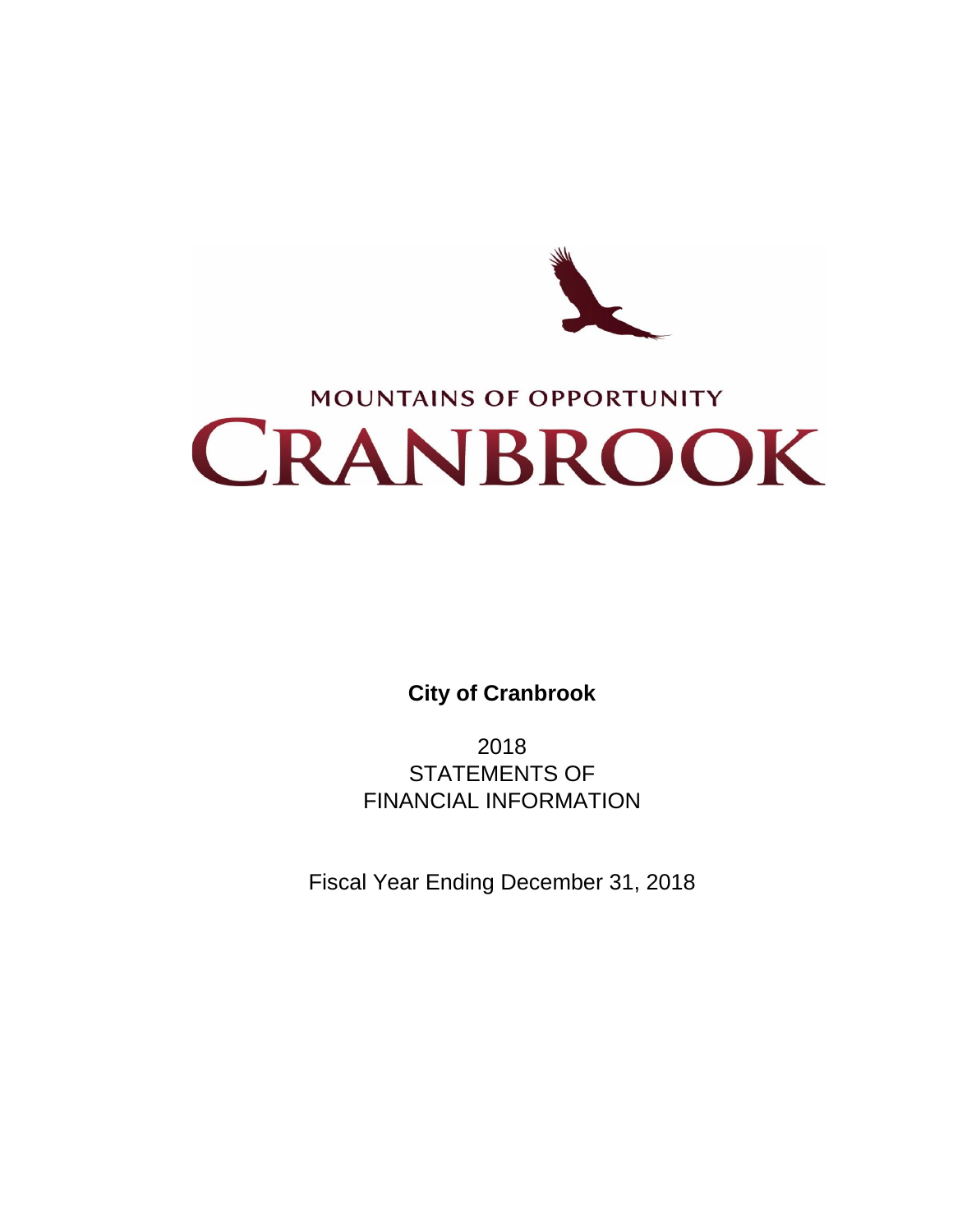# **The Corporation of the City of Cranbrook Schedule of Long-term Debt**

|                                  | For the year ended December 31                                     |                      |                         | 2018                                      | 2017                         |
|----------------------------------|--------------------------------------------------------------------|----------------------|-------------------------|-------------------------------------------|------------------------------|
| Bylaw                            | Purpose                                                            | Maturity<br>Date     | Rate                    |                                           |                              |
| <b>General Fund</b>              |                                                                    |                      |                         |                                           |                              |
|                                  |                                                                    |                      |                         |                                           |                              |
| <b>Mortgages</b><br>3348<br>3698 | Canada Life Assurance Company<br><b>Bank of Montreal</b><br>Tembec | 2030<br>2020<br>2021 | 7.250<br>4.480<br>0.000 | \$<br>7,212,356<br>6,646,807<br>2,922,000 | \$<br>7,579,479<br>7,078,049 |
|                                  |                                                                    |                      |                         | 16,781,163                                | 14,657,528                   |
|                                  |                                                                    |                      |                         |                                           |                              |
| <b>Debenture Debt</b>            |                                                                    |                      |                         |                                           |                              |
| 3515<br>3559                     | Cranbrook Public Library Building                                  | 2026<br>2032         | 1.750<br>2.250          | 1,486,221<br>192,910                      | 1,641,314                    |
| 3662                             | <b>Ridgeview Street LAS</b><br>Fire Hall Upgrade                   | 2025                 | 3.350                   | 1,526,343                                 | 203,051<br>1,717,051         |
| 3708                             | Fibre Optic Broadband Infrastructure                               | 2031                 | 4.200                   | 551,071                                   | 582,940                      |
| 3682                             | <b>Memorial Arena Renovations</b>                                  | 2027                 | 3.400                   | 1,198,118                                 | 1,306,977                    |
| 3862                             | <b>Capital Roads</b>                                               | 2038                 | 3.150                   | 7,500,000                                 |                              |
|                                  |                                                                    |                      |                         | 12,454,663                                | 5,451,334                    |
|                                  |                                                                    |                      |                         |                                           |                              |
|                                  | Short Term Debt (5 years)                                          |                      |                         |                                           |                              |
|                                  | <b>Fire Training Facility</b>                                      | 2020                 | Variable                | 150,000                                   | 225,000                      |
|                                  | <b>Fire Water Truck</b>                                            | 2021                 | Variable                | 233,204                                   | 309,825                      |
|                                  | Fire Engine                                                        | 2023                 | Variable                | 689,076                                   |                              |
|                                  |                                                                    |                      |                         | 1,072,280                                 | 534,825                      |
| <b>Water Fund</b>                |                                                                    |                      |                         |                                           |                              |
| <b>Debenture Debt</b>            |                                                                    |                      |                         |                                           |                              |
| 3300                             | Panorama Heights                                                   | 2022                 | 2.250                   | 35,764                                    | 43,667                       |
| 3335                             | <b>Easthill Water Trunk</b>                                        | 2019                 | 2.100                   | 40,505                                    | 79,256                       |
| 3450                             | Phillips Div/Pipeline/Wells                                        | 2023                 | 2.400                   | 1,307,645                                 | 1,533,027                    |
| 3435                             | <b>Patterson Street</b>                                            | 2022                 | 1.800                   | 29,718                                    | 36,530                       |
| 3465                             | North Hill Water Trunk                                             | 2025                 | 1.800                   | 1,064,330                                 | 1,196,517                    |
| 3581                             | 2007 Water Pressure Improvements                                   | 2029                 | 4.130                   | 600,778                                   | 643,611                      |
| 3862                             | <b>Capital Roads</b>                                               | 2038                 | 3.150                   | 2,000,000                                 |                              |
|                                  |                                                                    |                      |                         | 5,078,740                                 | 3,532,608                    |
| <b>Sewer Fund</b>                |                                                                    |                      |                         |                                           |                              |
| <b>Debenture Debt</b>            |                                                                    |                      |                         |                                           |                              |
|                                  |                                                                    |                      |                         |                                           |                              |
| 3301<br>3626                     | Panorama Heights<br>Spray Irrigation (Field F3/Aeration)           | 2022<br>2030         | 2.250<br>4.500          | 43,344<br>498,378                         | 52,921<br>530,270            |
| 3670                             | Waste Water Improvement Project                                    | 2022                 | 1.750                   | 1,180,900                                 | 1,518,300                    |
| 3862                             | <b>Capital Roads</b>                                               | 2038                 | 3.150                   | 500,000                                   |                              |
|                                  |                                                                    |                      |                         | 2,222,622                                 | 2,101,491                    |
| <b>Airport Fund</b>              |                                                                    |                      |                         |                                           |                              |
|                                  |                                                                    |                      |                         |                                           |                              |
| <b>Debenture Debt</b>            |                                                                    |                      | 1.500                   |                                           |                              |
| 3532<br>3554                     | Airport expansion / improvement<br>Airport expansion / improvement | 2018<br>2019         | 2.250                   | 71,718                                    | 204,908<br>140,677           |
|                                  |                                                                    |                      |                         | 71,718                                    | 345,585                      |
|                                  |                                                                    |                      |                         |                                           |                              |
| <b>Total</b>                     |                                                                    |                      |                         | \$<br>37,681,185                          | \$<br>26,623,370             |
|                                  |                                                                    |                      |                         |                                           |                              |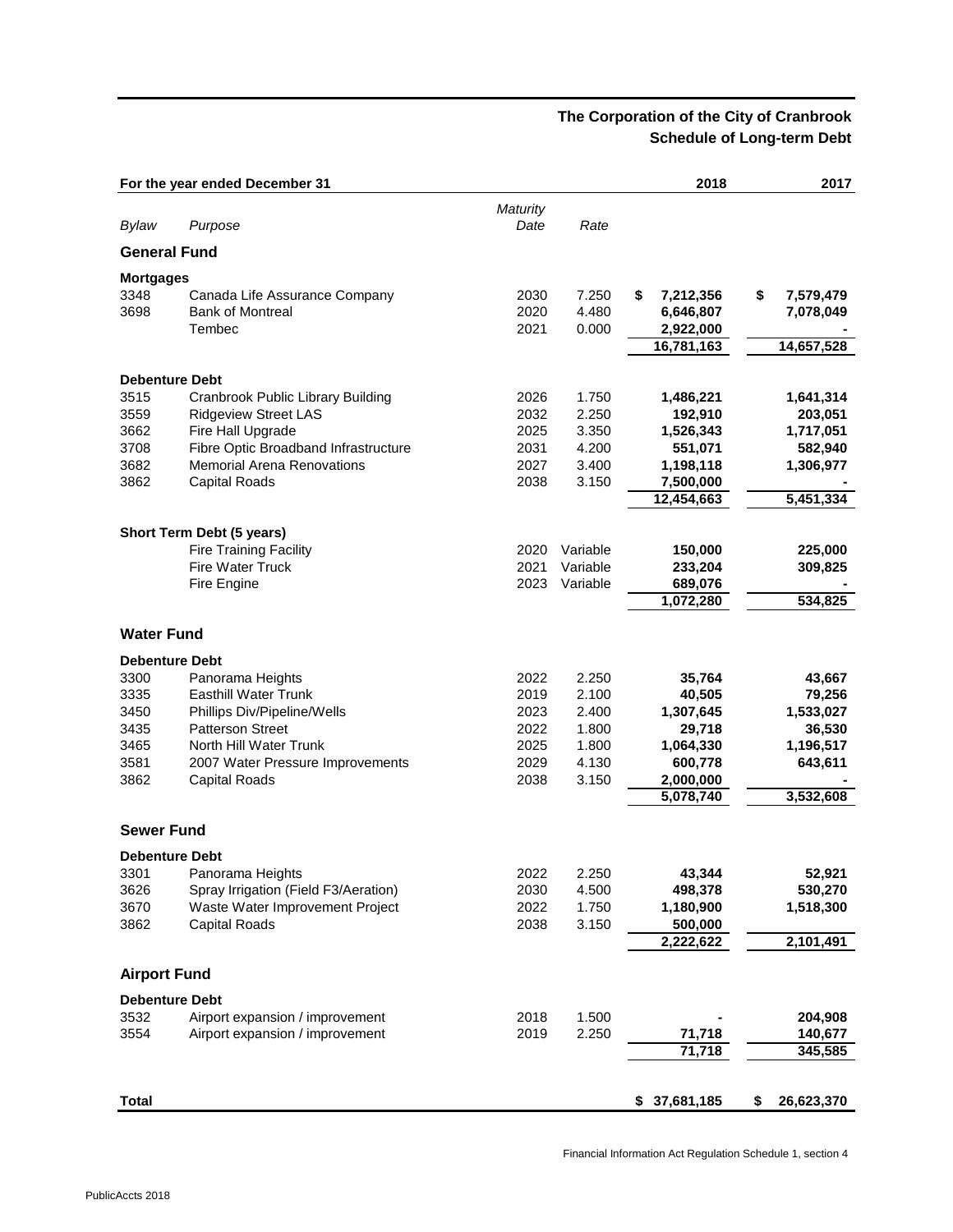# **The Corporation of the City of Cranbrook Guarantee and Indemnity Agreements As at December 31, 2018**

Guarantees and indemnities information for the Corporation of the City of Cranbrook is included in the notes to the 2018 Consolidated Financial Statements.

Financial Information Act Regulation Schedule 1, section 5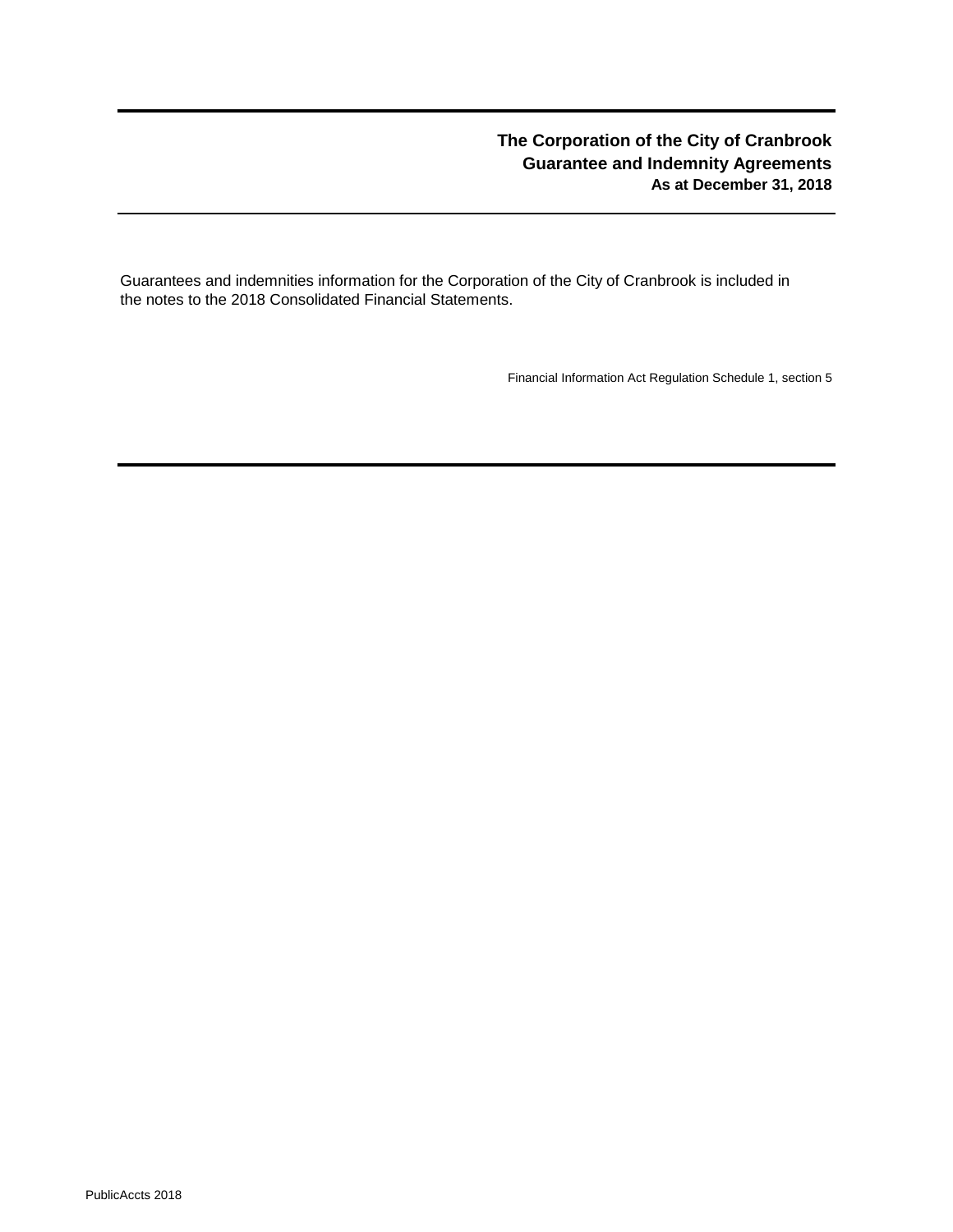#### **The Corporation of the City of Cranbrook Council Remuneration, Expenses, and Contracts As at December 31, 2018**

| <b>Name</b>                                | <b>Position</b>                                 | Remuneration  | <b>Expenses</b> |
|--------------------------------------------|-------------------------------------------------|---------------|-----------------|
| Pratt, L.                                  | Mayor                                           | 58,669        | 6,388           |
| Blissett, N.                               | Councillor                                      | 21,512        | 719             |
| Eaton, D.                                  | Councillor                                      | 21,962        | 3,853           |
| Graham, W.                                 | Councillor                                      | 21,512        | 9,708           |
| Hockley, I.                                | Councillor                                      | 18,215        | 244             |
| Peabody, M.                                | Councillor                                      | 21,962        | 2,733           |
| Popoff, R.                                 | Councillor                                      | 21,962        | 5,503           |
| Price, W.                                  | Councillor                                      | 3,822         | 428             |
|                                            | <b>Total Council Remuneration/Expenses</b>      | \$<br>189,613 | 29,576<br>\$    |
| <b>Employer share of Council benefits:</b> |                                                 |               |                 |
| Medical                                    |                                                 | 5,475         |                 |
| Group dental, extended health              |                                                 | 18,341        |                 |
| <b>Receiver General</b>                    |                                                 | 3,263         |                 |
|                                            | <b>Total employer share of Council benefits</b> | 27,079        |                 |
|                                            |                                                 |               |                 |

#### **Contracts under Section 107 of** *Community Charter***:**

Section 107 of the *Community Charter* requires disclosure where a municipality enters into a contract in which a council member has a direct or indirect pecuniary interest. No such contracts were entered into in 2018.

Financial Information Act Regulation Schedule 1, section 6(2)(a)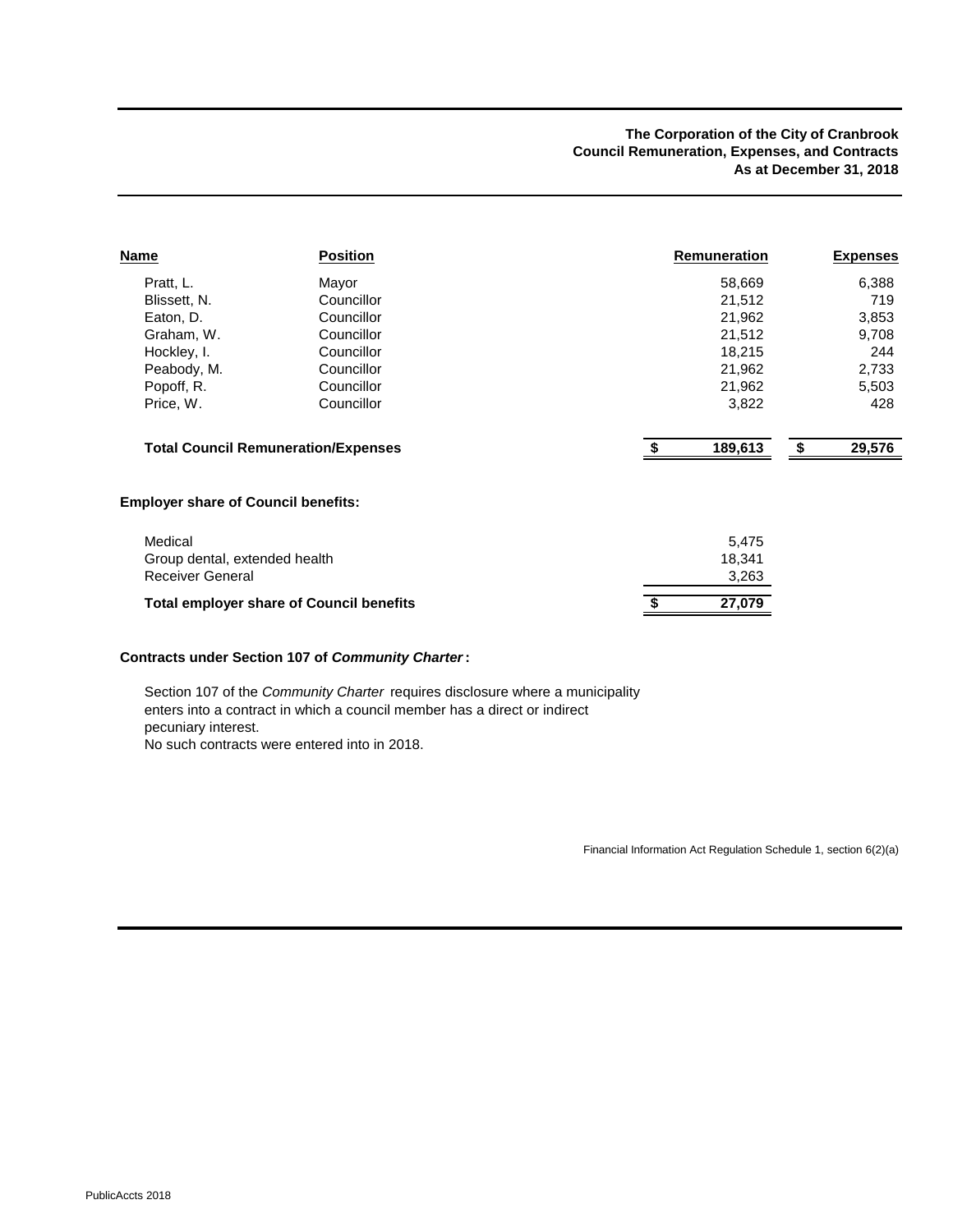#### **The Corporation of the City of Cranbrook Employee Remuneration and Expenses As at December 31, 2018**

|                      |                                               | <b>Total</b>  |                 |
|----------------------|-----------------------------------------------|---------------|-----------------|
| <b>Name</b>          | <b>Position</b>                               | Remuneration  | <b>Expenses</b> |
| Anderson, D.         | Director, Public Works                        | \$<br>118,549 | \$              |
| Ausman, E.           | <b>Infomatics Manager</b>                     | 91,989        | 752             |
| Babuin, T.           | Administrative Manager, CAOs Office           | 98,818        |                 |
| Bain, J.             | Fire Fighter                                  | 103,342       | 350             |
| Baldwin, S.          | Fire Fighter                                  | 101,389       | 1,064           |
| Bertrand, J.         | Fire Fighter                                  | 102,239       | 700             |
| Bettcher, J.         | Fire Fighter                                  | 81,151        |                 |
| Brown, J.            | Fire Fighter                                  | 112,835       | 449             |
| Capuano, M.          | Roads Foreman                                 | 80,314        |                 |
| Carson, M.           | Fire Fighter                                  | 111,436       | 3,130           |
| Cavener, B.          | Fire Fighter                                  | 106,955       |                 |
| Churchill, C.        | Fire Fighter                                  | 83,779        |                 |
| Courtney, C.         | Deputy Director, Finance                      | 104,723       | 2,158           |
| Doris, P.            | Fire Fighter                                  | 76,727        |                 |
| Driver, S.           | Deputy Director, Fire and Emergency Services  | 123,375       | 2,862           |
| Dueck, M.            | <b>City Clerk</b>                             | 99,580        | 663             |
| Granville-Martin, J. | Fire Fighter                                  | 104,098       | 3,073           |
| Greenan, C.          | <b>Fire Fighter</b>                           | 83,718        |                 |
| Hammer, T.           | Operator 2                                    | 77,083        | 1,900           |
| Henry, T.            | <b>Information Systems Manager</b>            | 104,667       | 233             |
| Hetu, A.             | Deputy Director, Public Works                 | 100,835       | 1,664           |
| Heywood, P.          | A/ Director, Community Services               | 96,511        | 29              |
| Ivens, K.            | Systems Administrator                         | 92,329        | 300             |
| Kennedy, D.          | Fire Fighter                                  | 119,987       | 3,280           |
| Kennelly, T.         | Fire Fighter                                  | 125,992       |                 |
| Kim, D.              | <b>Chief Administrative Officer</b>           | 276,032       | 9,195           |
| King, S.             | A/ Financial Services Manager                 | 94,467        | 395             |
| Liptak, S.           | <b>Facility Supervisor</b>                    | 80,514        | 100             |
| Luce, T.             | <b>Building Inspector/Planning Supervisor</b> | 88,424        |                 |
| Mackinnon, D.        | Fire Fighter                                  | 128,489       |                 |
| Matejka, M.          | Manager, Infrastructure Planning & Delivery   | 96,870        | 2,576           |
| Mummery, C.          | <b>Construction Compliance Technologist</b>   | 81,921        | 1,235           |
| Munro, B.            | <b>Fire Fighter</b>                           | 122,655       |                 |
| New, C.              | Director, Community Services                  | 77,075        |                 |
| Osborne, C.          | Director, Finance                             | 128,058       | 2,802           |
| Paulsen, S.          | <b>Facility Operations Manager</b>            | 99,319        | 635             |
| Penson, C.           | Manager, Engineering & Field Services         | 104,771       |                 |
| Perrault, J.         | Public Works Manager                          | 80,682        | 1,570           |
| Pocha, K.            | Human Resources Advisor                       | 90,296        |                 |
| Pocock, M.           | Parks Foreman                                 | 78,299        | 441             |
| Price, R.            | <b>Community Planner</b>                      | 100,292       | 902             |
| Price, W.            | Director, Fire and Emergency Services         | 137,935       | 869             |
| Quillam, S.          | Electrician                                   | 78,404        | 131             |
| Relkoff, P.          | Fire Fighter                                  | 115,558       | 864             |
| Robertson, M.        | Fire Fighter                                  | 104,929       |                 |
| Semeniuk, E.         | Electrician                                   | 81,049        | 110             |
| Silvaggio, M.        | Mechanic Foreman                              | 97,016        | 110             |
| Spence, C.           | Office Manager                                | 79,569        |                 |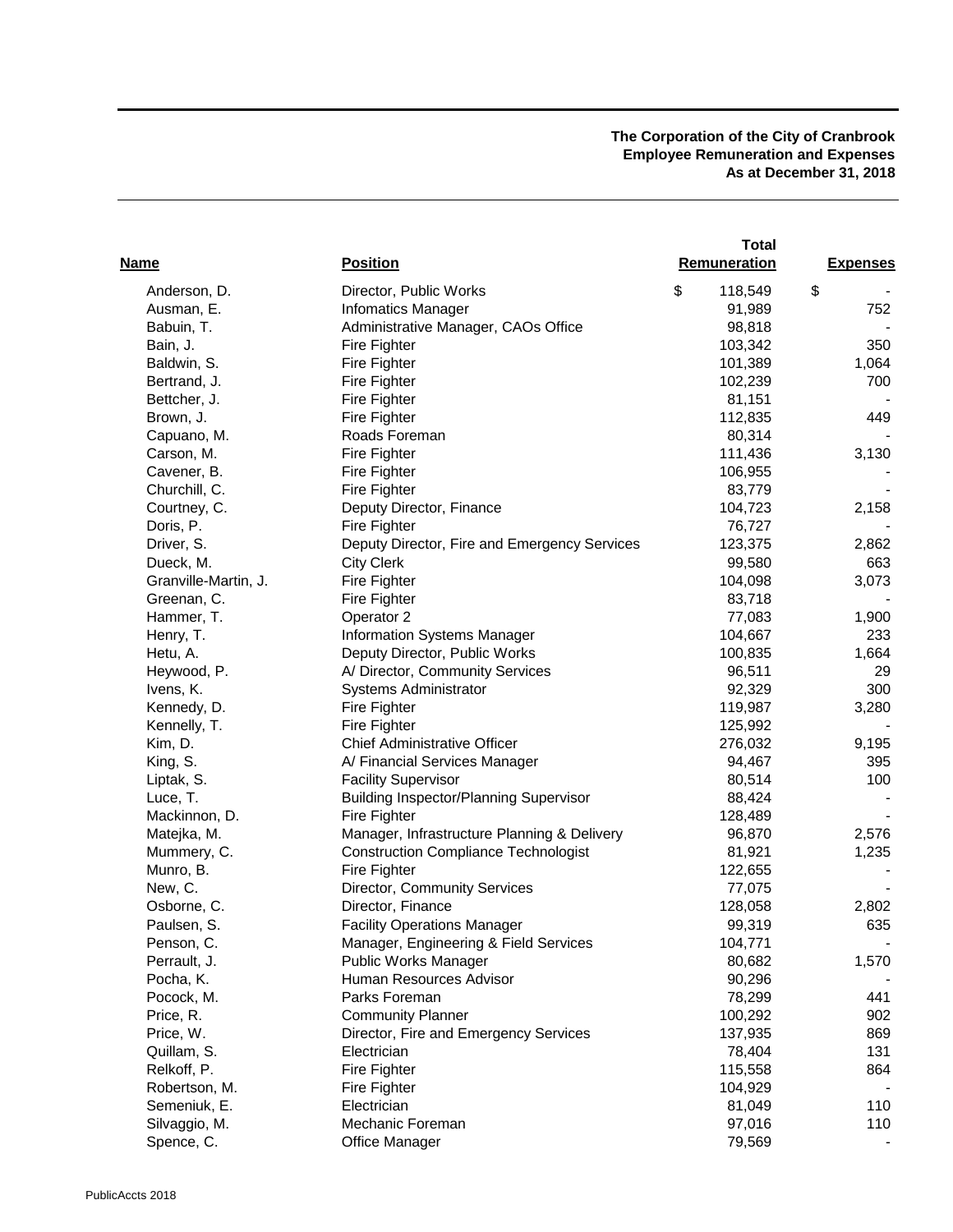| Spowart, F.                                 | Fire Fighter                                     |   | 103,374    |   | 350     |
|---------------------------------------------|--------------------------------------------------|---|------------|---|---------|
| Swanson, C.                                 | Fire Fighter                                     |   | 101,581    |   | 517     |
| Thorsteinson, K.                            | Executive Assistant, CAO & Mayor                 |   | 84,655     |   |         |
| Veg, R.                                     | Manager of Planning                              |   | 111,423    |   | 1,030   |
| Yee, G.                                     | Fire Fighter                                     |   | 121,167    |   |         |
| Zettel, C.                                  | Corporate Communications Officer                 |   | 99,605     |   |         |
| Employee Gross Earnings (over \$75,000)     |                                                  |   | 5,546,849  |   | 59,890  |
| Employee Gross Earnings (\$75,000 and less) |                                                  |   | 6,636,810  |   | 103,097 |
|                                             |                                                  | S | 12,183,659 | 5 | 162,988 |
| <b>Employer share of Employee benefits:</b> |                                                  |   |            |   |         |
| <b>Receiver General</b>                     |                                                  |   | 573,056    |   |         |
| Medical                                     |                                                  |   | 102,600    |   |         |
| Pension Corporation                         |                                                  |   | 1,151,668  |   |         |
| Group insurance, dental, extended health    |                                                  |   | 934,494    |   |         |
| <b>Workers' Compensation Board</b>          |                                                  |   | 183,174    |   |         |
|                                             | <b>Total Employer share of Employee benefits</b> |   | 2,944,992  |   |         |
|                                             |                                                  |   |            |   |         |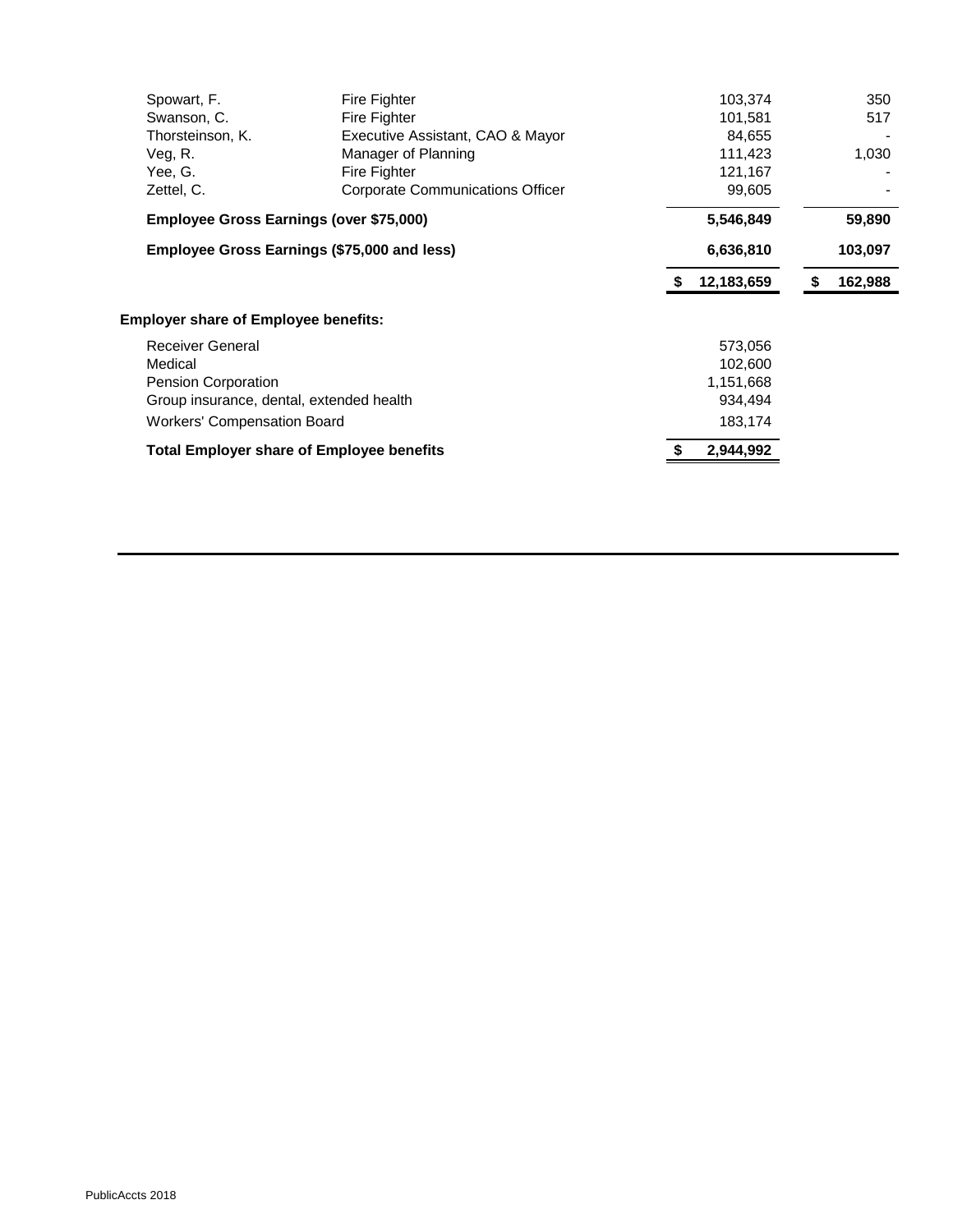There was one (1) severance agreement made between the Corporation of the City of Cranbrook and its non-unionized employees during the fiscal year ended December 31, 2018.

The agreement represents three (3) months of compensation.\*

\* Compensation is based on salary and benefits.

Financial Information Act Regulation, Schedule 1,section 6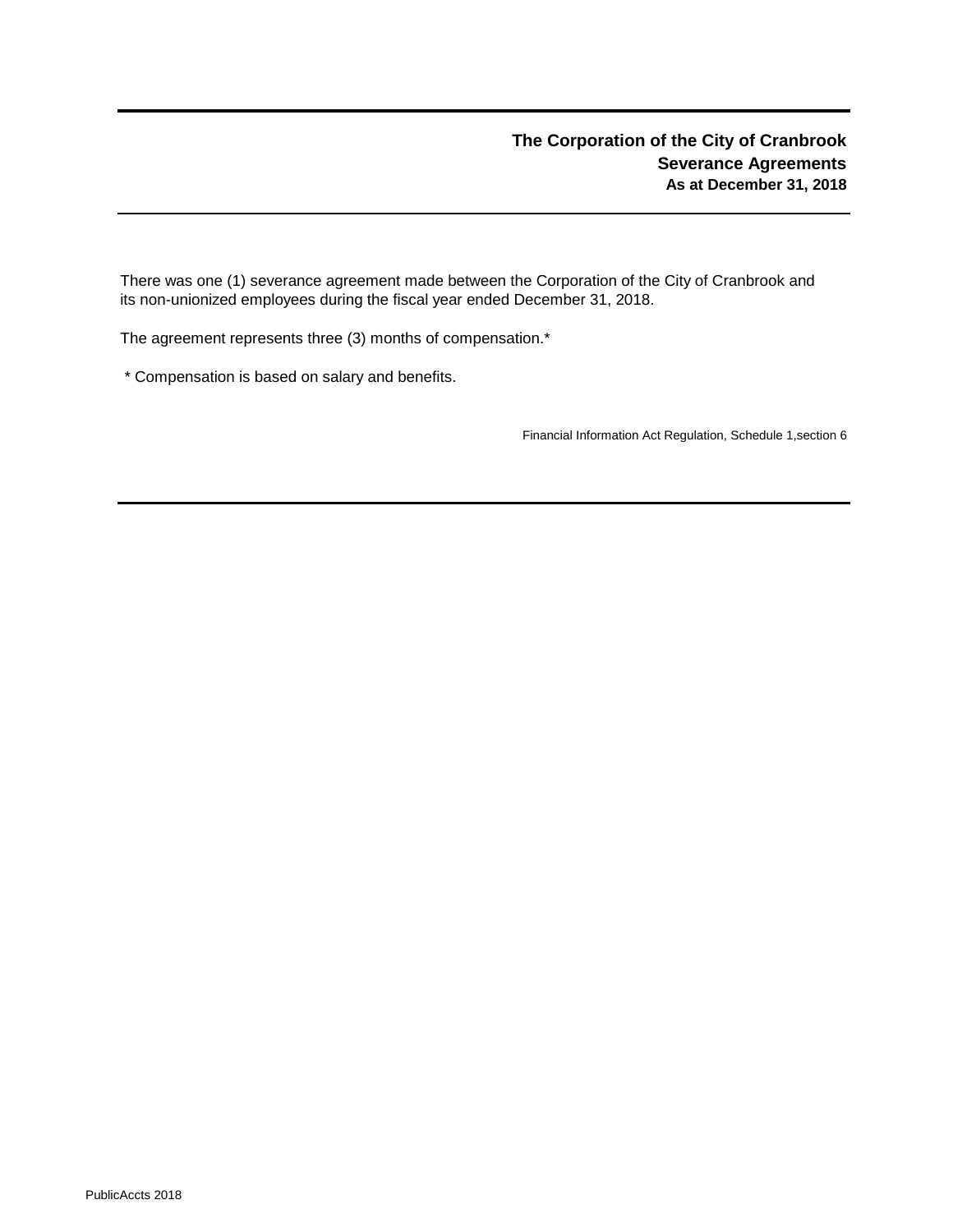## **The Corporation of the City of Cranbrook Payments Made for Provision of Goods or Services For the year ended December 31, 2018**

| Suppliers who received aggregate payments exceeding \$25,000:         |                        |
|-----------------------------------------------------------------------|------------------------|
| AARDVARK PAVEMENT MARKING SERVICES                                    | 100,406.78             |
| ACCESS GAS SERVICES INC.                                              | 52,708.80              |
| APEX INDUSTRIES INC.                                                  | 35,356.65              |
| <b>B.E. CIVIL PROJECTS LTD</b>                                        | 832,541.87             |
| BA BLACKTOP(CBK)/DIV OF INTEROUTE CONST                               | 4,717,569.64           |
| <b>BANK OF MONTREAL</b>                                               | 854,698.21             |
| <b>BANK OF NOVA SCOTIA</b>                                            | 32,000.00              |
| BARRIE MACKAY CONTRACTING LTD.                                        | 1,808,299.93           |
| <b>BC ASSESSMENT</b>                                                  | 156,265.53             |
| <b>BC HYDRO</b>                                                       | 1,298,391.56           |
| <b>BC TRANSIT</b>                                                     | 1,018,755.77           |
| <b>BDO CANADA LLP</b>                                                 | 41,044.50              |
| <b>BLUE LAKE FOREST EDUCATION SOCIETY</b>                             | 59,325.00              |
| <b>BRITISH COLUMBIA SPCA</b>                                          | 33,056.60              |
| CALGARY SEWER SCOPE INC                                               | 25,062.45              |
| <b>CAMAL FOUNDATION</b>                                               | 220,072.00             |
| CANADA LIFE ASSURANCE COMPANY                                         | 896,650.56             |
| CANADA POST                                                           | 34,395.30              |
| CANADA REVENUE AGENCY                                                 | 3,241,838.44           |
| CANADA WEST REFRIGERATION LTD.                                        | 138,451.95             |
| CASELINE HOLDINGS LTD.                                                | 32,445.00              |
| CDW CANADA INC.                                                       | 79,781.98              |
| CHARTER TELECOM INC                                                   | 28,663.55              |
| CHOI, PETER                                                           | 29,045.76              |
| CHRIS HAUPRICH CONTRACTING                                            | 60,255.90              |
| <b>CIMCO</b>                                                          | 75,232.10              |
| CITY GLASS AND WINDSHIELD SHOP LTD.                                   | 35,240.82              |
| <b>CLEARTECH INDUSTRIES</b>                                           | 79,455.39              |
| CORIX CONTROL SOLUTIONS LP                                            | 37,738.40              |
| <b>CRANBROOK BUILDING CENTRE LTD</b><br>CRANBROOK CHAMBER OF COMMERCE | 83,147.34              |
| CRANBROOK DAILY TOWNSMAN                                              | 77,790.04<br>48,700.71 |
| <b>CRANBROOK PUBLIC LIBRARY</b>                                       | 159,305.57             |
| <b>CUPE 2090</b>                                                      | 132,745.53             |
| <b>CYBERLINK SYSTEMS CORP</b>                                         | 41,932.52              |
| DAVIES TRANSPORTATION CONSULTING INC.                                 | 77,739.07              |
| <b>DELL FINANCIAL SERVICES</b>                                        | 54,616.43              |
| <b>DUNLOP TRUCK CENTRES</b>                                           | 26,952.71              |
| E.B. HORSMAN & SON                                                    | 119,485.88             |
| EAGLE RIDGE LAND SALES CORP                                           | 43,447.44              |
| EAST KOOTENAY REALTY IN TRUST                                         | 30,000.00              |
| ECONOLITE CANADA INC.                                                 | 59,838.45              |
| EECOL ELECTRIC LTD.                                                   | 61,090.68              |
| ELEVATE AIRPORTS INC.                                                 | 1,058,175.41           |
| <b>EMCO CORPORATION</b>                                               | 63,079.03              |
| <b>ESRI CANADA LTD</b>                                                | 172,949.90             |
| EVERGREEN BUILDING MAINTENANCE INC                                    | 85,325.63              |
| <b>FAIRBANK ARCHITECTS LTD.</b>                                       | 32,352.28              |
| FALCON EQUIPMENT LTD.                                                 | 28,815.35              |
| FORTISBC ENERGY INC.                                                  | 209,411.58             |
| FR RENTALS LTD                                                        | 53,943.44              |
| FRASER VALLEY REFRIGERATION LTD                                       | 77,591.50              |
| FREIGHTLINER OF CRANBROOK LTD                                         | 323,705.64             |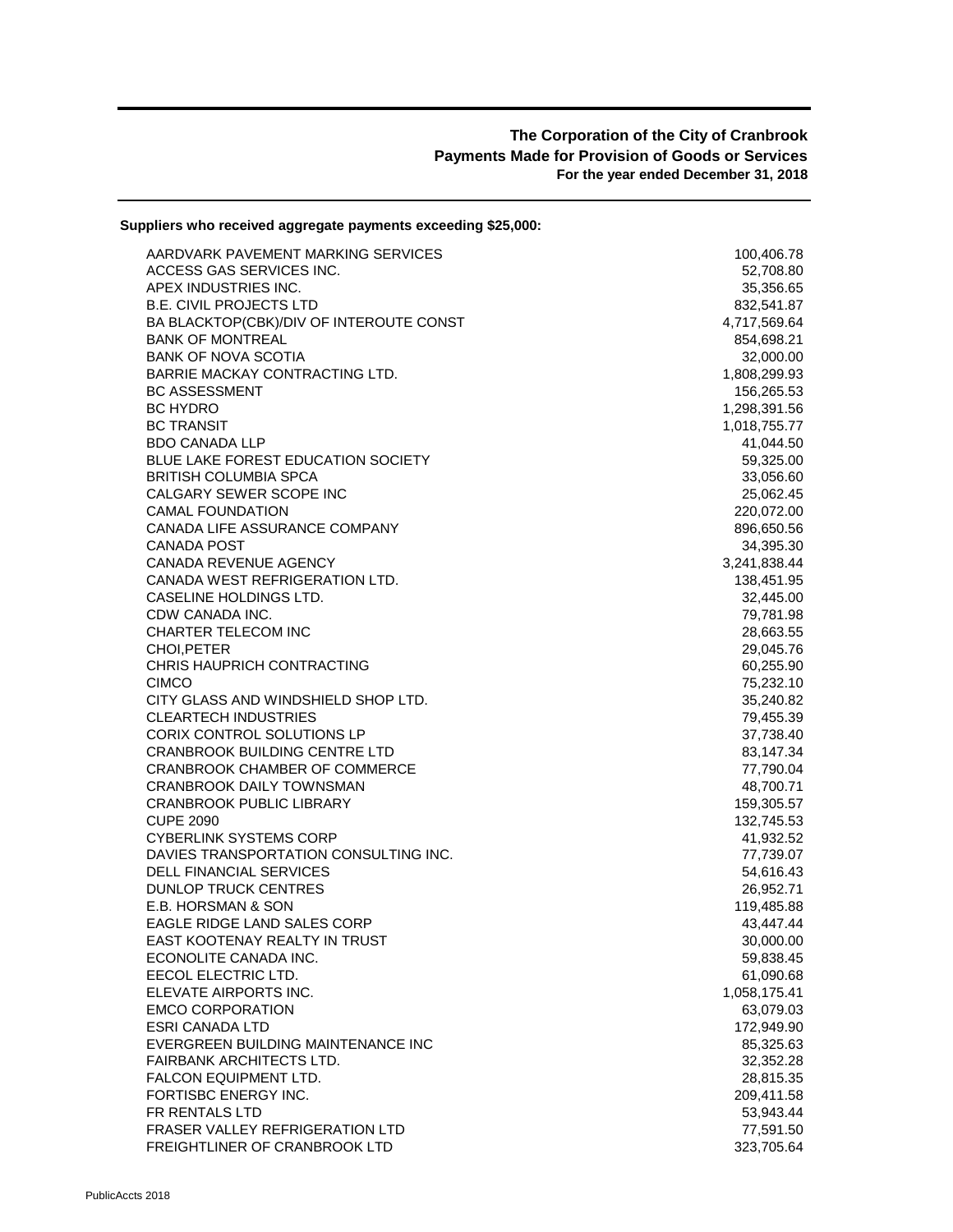#### **The Corporation of the City of Cranbrook Payments Made for Provision of Goods or Services For the year ended December 31, 2018**

| <b>GREEN MOUNTAIN JANITORIAL SERVICES INC</b>                    | 162,129.51   |
|------------------------------------------------------------------|--------------|
| GUILLEVIN INTERNATIONAL CO.                                      | 179,951.52   |
| HOME DEPOT HOLDINGS INC                                          | 181,770.60   |
| <b>HUB FIRE ENGINES &amp; EQUIPMENT</b>                          | 729,994.80   |
| <b>IAFF</b>                                                      | 50,863.85    |
| <b>ICBC</b>                                                      | 98,866.00    |
| INDUSTRIAL MACHINE INC.                                          | 112,520.08   |
| INSITUFORM TECHNOLOGIES LIMITED                                  | 73,682.26    |
| INTERIOR SEED AND FERTILIZER LTD.                                | 122,113.01   |
| INVICTUS ENTERTAINMENT GROUP INC                                 | 184,462.28   |
| ISL ENGINEERING AND LAND SERVICES LTD                            | 78,896.84    |
| <b>J.D.S. CONTRACTING</b>                                        | 105,793.15   |
| JARVIS.WADE                                                      | 36,697.50    |
| <b>JRJ FENCING</b>                                               | 89,341.14    |
| KIMBERLEY/CRANBROOK 55PLUS BC GAMES                              | 30,000.00    |
| KING ROCK PRODUCTS                                               | 26,866.25    |
| KLEYSEN GROUP LP                                                 | 124,946.97   |
| KOOTENAY CONCERT CONNECTIONS LTD.                                | 72,489.50    |
| KOOTENAY COOLING & HEATING LTD.                                  | 29,723.85    |
| KOOTENAY EAST REGIONAL HOSPITAL DISTRICT                         | 517,197.60   |
| KORTECH CALCIUM SERVICES LTD.                                    | 27,720.00    |
| <b>LIDSTONE &amp; COMPANY</b>                                    | 49,510.38    |
| LOST CREEK ENTERPRISES LTD.                                      | 221,270.39   |
| LOTIC ENVIRONMENTAL LTD.                                         | 66,337.33    |
| M & K PLUMBING & HEATING CO. LTD.                                | 54,862.36    |
| M.B. LABORATORIES LTD.                                           | 92,360.19    |
| MAGIC SPACE ENTERTAINMENT INC.                                   | 90,619.46    |
| <b>MARTECH ELECTRICAL SYSTEMS LTD</b>                            | 157,825.11   |
| <b>MAXXAM ANALYTICS INTERNATIONAL CORP</b>                       | 107,992.84   |
| MCELHANNEY CONSULTING SERVICES LTD.                              | 162,405.39   |
| MCGOWAN, JOE                                                     | 28,000.00    |
| MEARL'S MACHINE WORKS LTD.                                       | 105,080.08   |
| MEDICAL SERVICES PLAN OF B.C.                                    | 102,600.00   |
| MIKE NIX HOLDING LTD.                                            | 31,098.39    |
| MINISTER OF FINANCE - School Tax                                 | 1,849,419.12 |
| MORROW BIOSCIENCE LTD.                                           | 72,840.03    |
| MUNICIPAL INSURANCE ASSOCIATION OF BC                            | 163,947.36   |
| <b>MUNICIPAL PENSION PLAN</b>                                    | 2,130,309.86 |
| <b>NAPA AUTO PARTS</b>                                           | 95,622.68    |
| NEW DAWN DEVELOPMENT                                             | 166,699.34   |
| NEW DAWN RESTORATIONS LTD                                        | 61,884.62    |
| NORLOCK INDUSTRIES LTD                                           | 79,091.78    |
| PEAK SECURITY SERVICES                                           | 79,640.87    |
| POWER PAVING LTD.                                                | 214,217.07   |
| POWERLAND COMPUTERS LTD                                          | 79,164.98    |
| <b>R.W.GRAY CONSULTING LTD</b>                                   | 52,000.96    |
| RECEIVER GENERAL FOR CANADA                                      | 4,223,521.63 |
| REGIONAL DISTRICT OF EAST KOOTENAY                               | 2,207,050.30 |
| REGIONAL DISTRICT OF EAST KOOTENAY / MUNICIPAL FINANCE AUTHORITY | 1,877,944.56 |
| REMCAN PROJECTS LP                                               | 51,802.04    |
| RMoffice SOLUTIONS LTD                                           | 39,266.31    |
| ROCKY MOUNTAIN ENERGY LTD.                                       | 417,122.97   |
| ROCKY MOUNTAIN PRINTERS LTD.                                     | 25,159.68    |
| SALVADOR READY MIX CONCRETE LTD.                                 | 111,227.68   |
| SANDOR CRANE SERVICE LTD.                                        | 31,622.23    |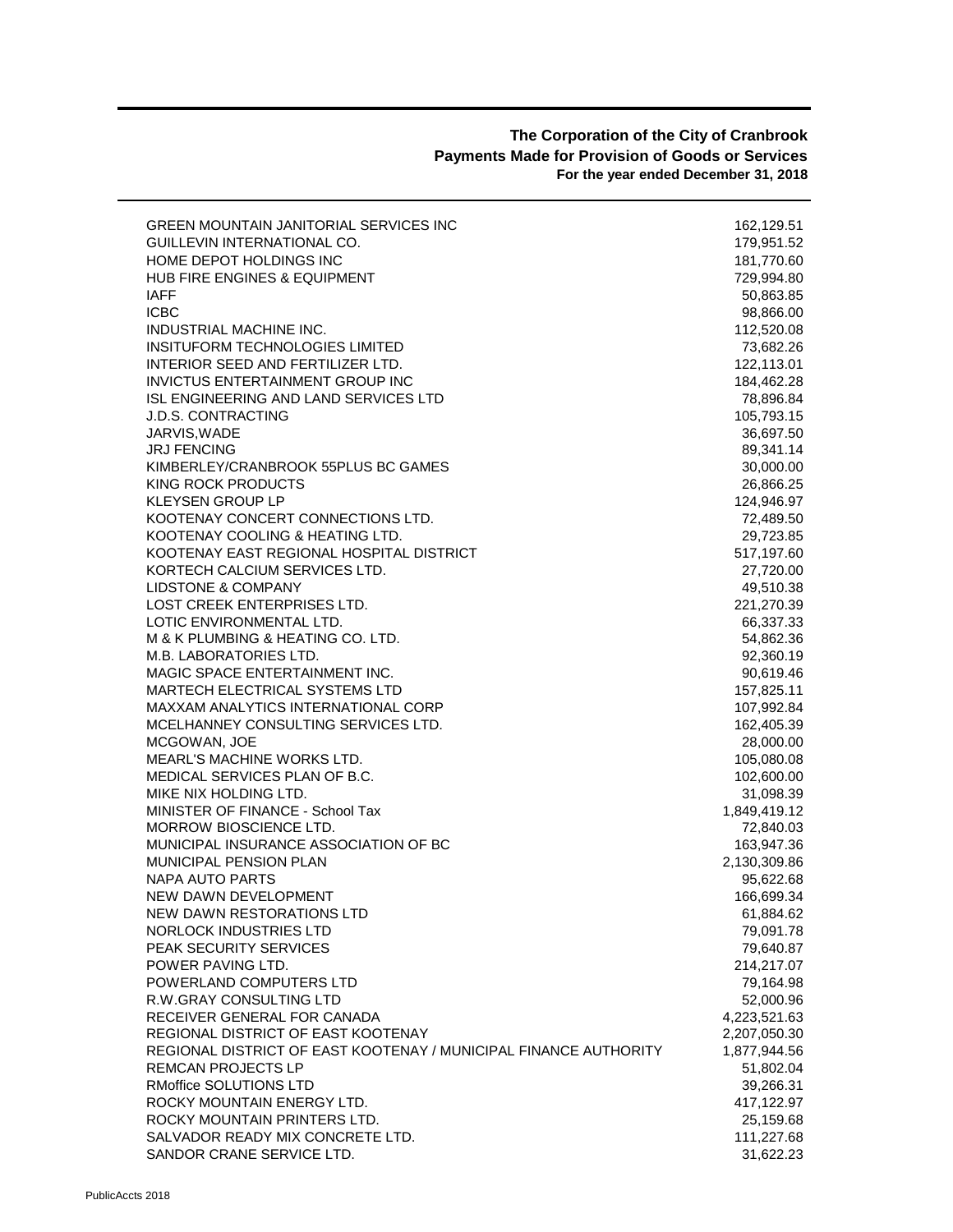# **The Corporation of the City of Cranbrook Payments Made for Provision of Goods or Services For the year ended December 31, 2018**

| SEALTEC INDUSTRIES LTD                                                 | 76,040.27        |
|------------------------------------------------------------------------|------------------|
| SOUTHEAST DISPOSAL                                                     | 56,527.87        |
| SOUTHEAST MAINTENANCE LTD                                              | 26,880.00        |
| STRATFORD MANAGERS CORPORATION                                         | 120,643.34       |
| STRONG REFRIGERATION CONSULTANTS INC.                                  | 41,657.13        |
| SUN LIFE ASSURANCE COMPANY OF CANADA                                   | 926,476.32       |
| <b>SUNLIFE ASSURANCE</b>                                               | 82,144.90        |
| SUTTLE RECREATION INC.                                                 | 185,186.68       |
| <b>TEAM EAGLE INC.</b>                                                 | 42,184.80        |
| TELUS COMMUNICATIONS (BC) INC                                          | 56,112.46        |
| TELUS MOBILITY (BC)                                                    | 28,854.09        |
| THE SLIDE GUY LTD.                                                     | 37,610.37        |
| TIN CRAFT HEATING & AIR CONDITIONING LTD                               | 65,682.96        |
| TIPI MOUNTAIN ECO CULTURAL SERVICES LTD.                               | 28,666.71        |
| TRIQUEST ELECTRICAL SERVICES LTD.                                      | 51,213.91        |
| <b>TYEE LOG &amp; TIMBER</b>                                           | 65,046.71        |
| URBAN SYSTEMS LTD                                                      | 477,940.73       |
| <b>VENTURE MECHANICAL SYSTEMS LTD</b>                                  | 30,317.92        |
| <b>VIMAR EQUIPMENT LTD</b>                                             | 42,782.94        |
| WESTBURNE ELECTRIC SUPPLY (ALBERTA)                                    | 58,640.73        |
| <b>WESTERN FINANCIAL GROUP</b>                                         | 243,051.00       |
| <b>WOLSELEY MECHANICAL GROUP</b>                                       | 53,695.87        |
| WOODLAND EQUIPMENT INC.                                                | 232,559.04       |
| <b>WORKSAFE BC</b>                                                     | 183, 173. 78     |
| WSP CANADA INC.                                                        | 93,479.18        |
| Total aggregate payments exceeding \$25,000                            | 40,819,007       |
| Consolidated total paid to suppliers who received aggregate payments   |                  |
| of \$25,000 or less                                                    | 3,358,827        |
|                                                                        |                  |
| Payments to suppliers for grants and contributions exceeding \$25,000: |                  |
| <b>Cranbrook Curling Association</b>                                   | 40,000           |
| <b>CAMAL Foundation</b>                                                | 92,077           |
| Cranbrook Public Library                                               | 612,785          |
| Key City Theatre Society                                               | 223,157          |
| Total payments for grants and contributions exceeding \$25,000         | 968,019          |
| Total Payments Made for the Provision of Good or Services              | \$<br>45,145,853 |

Financial Information Act Regulation Schedule 1, section 7